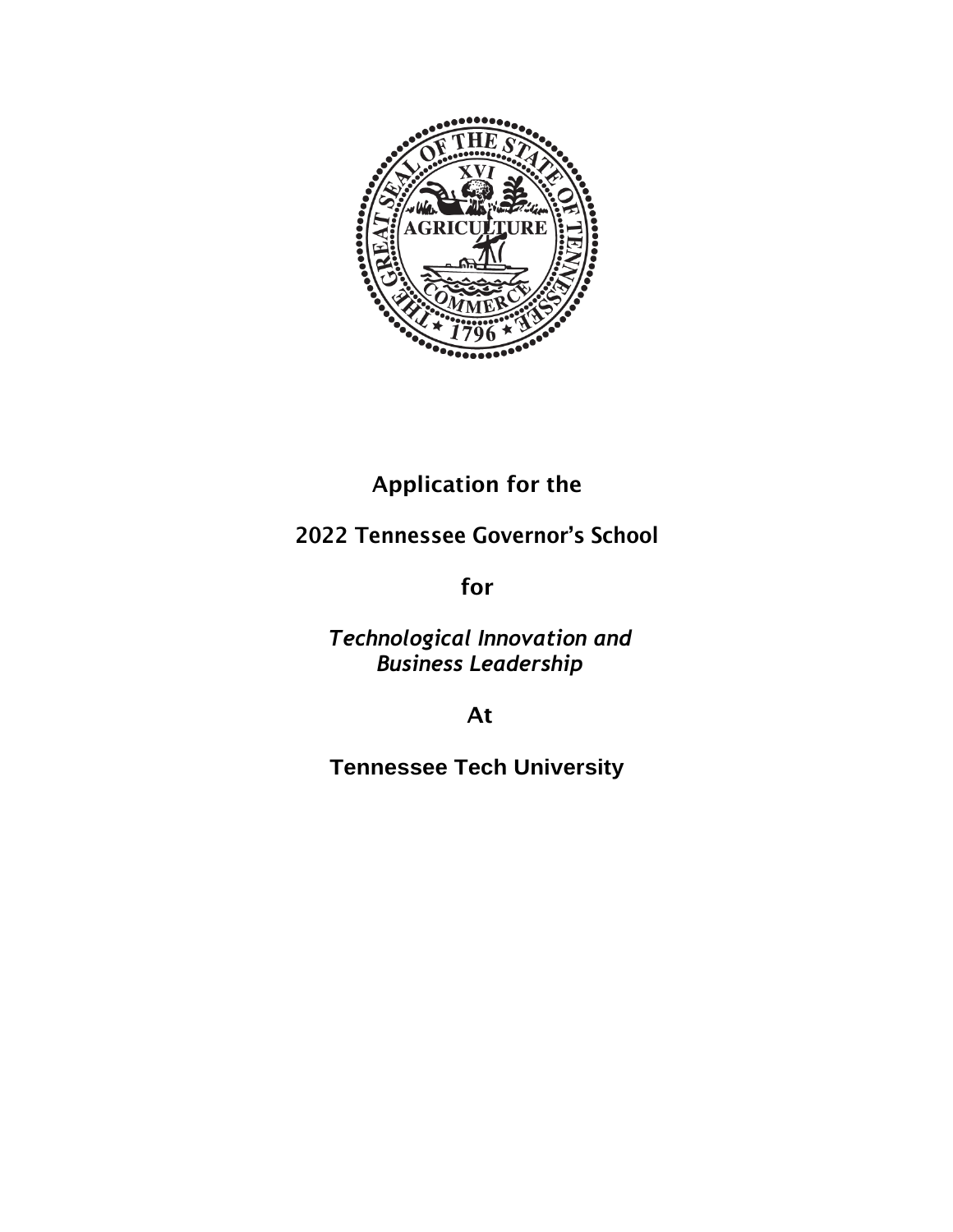## General Information

The Tennessee Governor's Schools offer Tennessee high school students intensive learning experiences virtually or on postsecondary campuses. Each school system is encouraged to share the Governor's School information and applications with strong students who meet the criteria listed below. Nominations for the Tennessee Governor's Schools must be made by high school educators who can speak to the student's potential for success in the program. Each Governor's School convenes an application review committee to select the students invited to attend each school.

#### Governor's School for *Technological Innovation and Business Leadership*

#### Tennessee Technological University June 5 – July 2, 2022

Attending the Governor's School for Technological Innovation and Business Leadership enhances student knowledge of business practices, global innovation, information technology, and leadership principles. Students form teams to design a technologically innovative product and develop a business plan to create a business to develop and market this product. Students should possess excitement for learning and a desire to work with others.

#### **Students will have the following experiences:**

- earn three hours of college credit;
- learn more about the latest in business, innovation and technology;
- develop an interest in business leadership and business practices;
- simulate management and ownership of a business;
- live on campus at Tennessee Technological University;
- learn from university professors and business leaders;
- create a business plan and compete in a variety of real-world business scenarios;

• explore a variety of subject matter on business, information technology, professional development, and leadership

- experience the Upper Cumberland region during fun and engaging evening and weekend activities
- meet other high school students with similar interests from across Tennessee; and

• develop a large network of peers, professors, college students and business professionals.

**Prerequisites:** Rising juniors and seniors (or students who are currently sophomores and juniors) may apply. Applicants must have a 3.0 GPA or higher on a 4.0 scale

#### **Application deadline: Jan 15, 2022**

Due to the COVID 19 Pandemic the 2022 Governor Schools may be conducted in a completely virtual setting if the pandemic is still impacting Tennessee. For this application to be processed correctly please answer the following question to indicate your level of attendance interest.

Place an "x" in the right hand column to indicate your potential attendance status.

| 1. Only if it was a resident program on a host |  |
|------------------------------------------------|--|
| campus                                         |  |
| 2. Only if it was a virtual program            |  |
| 3. I would attend either a resident or virtual |  |
| program                                        |  |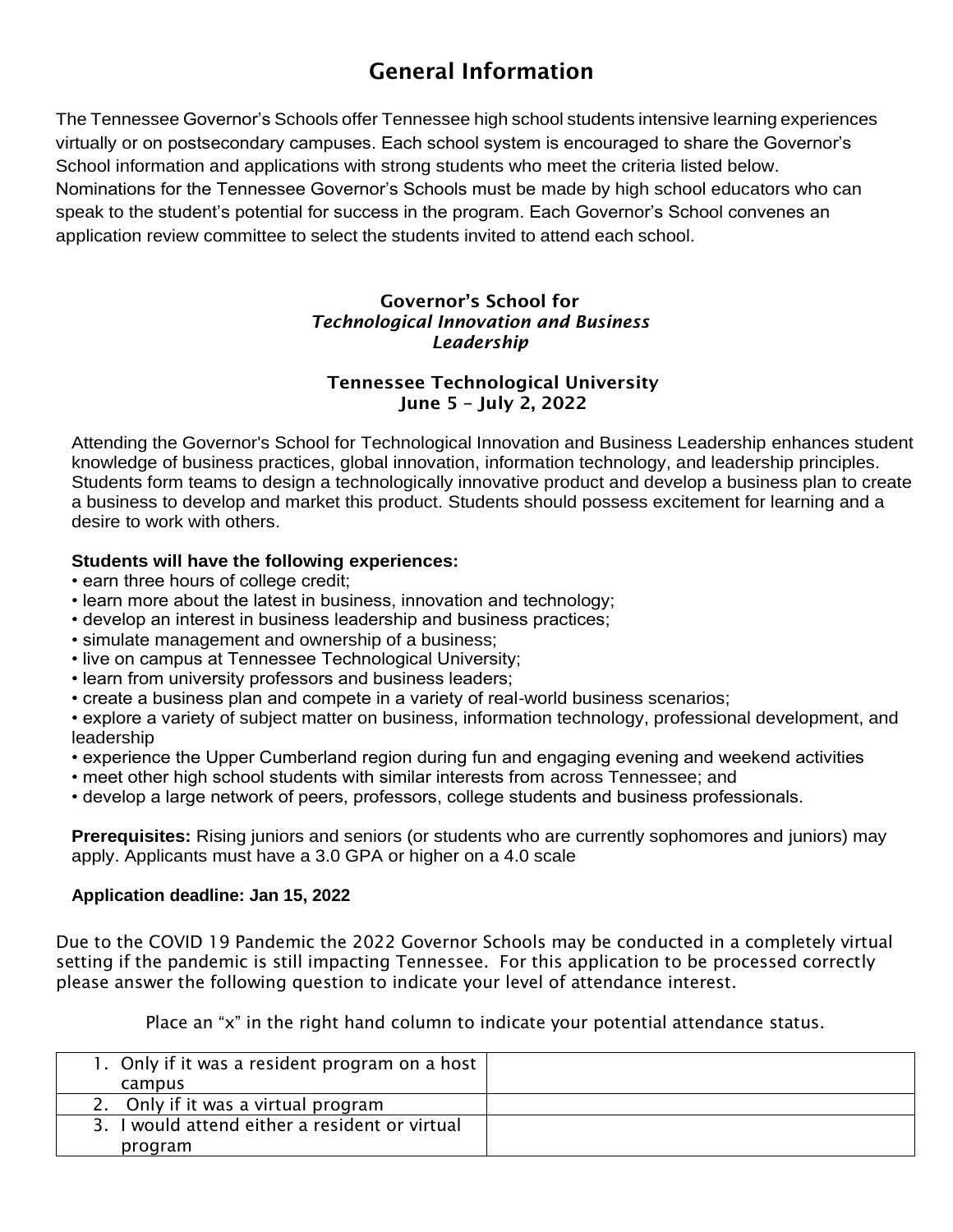#### Submitting the Application:

Nominating educators should mail or electronically submit completed applications following directions provided by the respective Governor's School(s). Applications submitted directly by students will **not** be accepted. The student may keep a copy of the application, excluding the confidential *Teacher Reference* forms and the confidential *Counselor/Administrator Verification* form; the nominating educator should keep one complete copy of the submitted application package.

#### Application Submission Instructions

Ensure applications are complete, arranged in the correct order, and contain all required signatures and documents as outlinedbelow.

- 1. Nominating educators must submit applications electronically or with a postmark no later than the deadline(s) listed on page two of each application.
- 2. Each Governor's School has specific essay and writing sample questions. All questions must be answered and submitted online or with the applicationpacket.
- 3. Class rank, class size, numerical test scores, etc., must be verified by the school counselor or school administrator, if available. Please note that while PSAT, SAT, and ACT scores are not mandatory, but school administrators are strongly encouraged to include this information if available.
- 4. Students are to list two teachers (see school-specific list) to complete the confidential *Teacher's Reference* forms. If the teacher is not the faculty member nominating the student, he/she should return the completed reference forms directly to the nominating educator. There is a space available at the bottom of the teacher reference form to put the name of the school personnel to whom the form is to be returned.
- 5. An official transcript must be included in the application packet or uploaded online.
- 6. A personal photo is not required but is an optional submission document.

| Governor's Schools of Tennessee - Application Checklist |
|---------------------------------------------------------|
| Is this application complete?                           |
| $\Box$ Applicant Information Form                       |
| Completed by applicant/parent/guardian                  |
| $\Box$ Certification of Application                     |
| $\Box$ Signed by applicant                              |
| Signed by parent/guardian                               |
| Signed by counselor/administrator                       |
| $\Box$ Student Achievement Information                  |
| Completed and signed by counselor/principal             |
| □ Confidential Teacher Recommendation 1                 |
| $\Box$ Completed and signed by teacher 1                |
| □ Confidential Teacher Recommendation 2                 |
| $\Box$ Completed and signed by teacher 2                |
| $\Box$ Official Transcript                              |
|                                                         |
| $\Box$ Specific Questions referred to on page 4         |
| $\Box$ Student responds to each question                |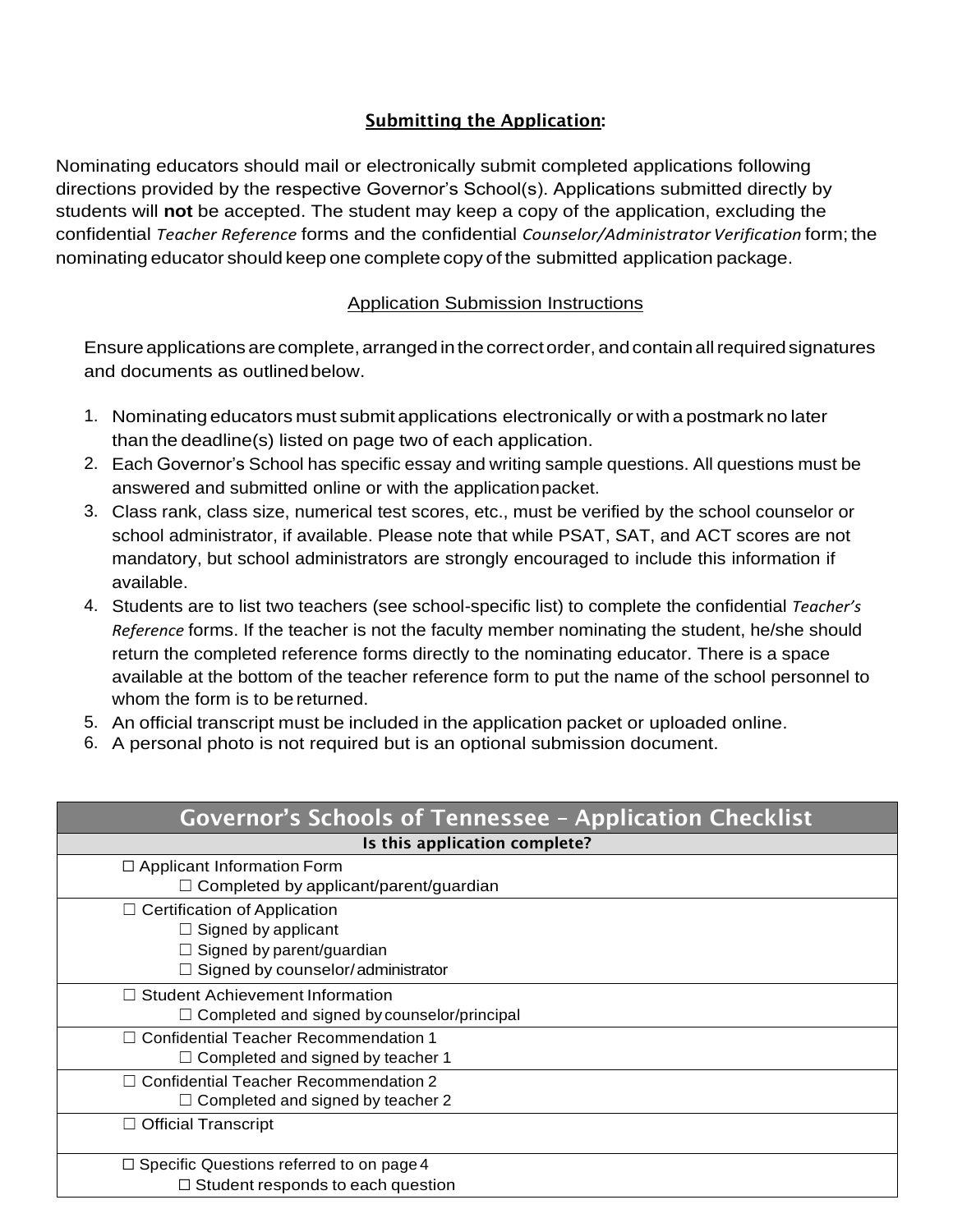## Governor's Schools of Tennessee - Applicant Information Form

|                                                               |                                 | <b>Student Information</b>                                          |                              |                                  |
|---------------------------------------------------------------|---------------------------------|---------------------------------------------------------------------|------------------------------|----------------------------------|
|                                                               |                                 |                                                                     |                              |                                  |
| Last Name                                                     |                                 | <b>First Name</b>                                                   |                              | <b>Middle Name</b>               |
|                                                               |                                 | , $TN$                                                              |                              |                                  |
| <b>Mailing Address</b>                                        |                                 | City                                                                | Zip Code                     | County                           |
|                                                               |                                 |                                                                     |                              |                                  |
| Home Phone                                                    |                                 | <b>Cell Phone</b>                                                   | <b>Email Address</b>         |                                  |
|                                                               | Female<br>$\Box$<br>$\Box$ Male | $\Box$ Native American<br>$\Box$ Asian<br>$\Box$ Hispanic or Latino | $\Box$ White<br>$\Box$ Other | $\Box$ Black or African American |
| Date of Birth<br>Month/Day/Year                               | Gender                          |                                                                     | Race (select all that apply) |                                  |
| <b>US Citizen</b><br>П<br>Permanent<br>П<br>Resident<br>Alien |                                 | $\Box$<br><b>Student</b>                                            | Foreign Exchange             |                                  |
| Residence<br><b>Status</b>                                    |                                 | <b>Status</b>                                                       | <b>Other Residence</b>       |                                  |

|                        |                      | <b>Parent/Guardian Information</b> |                           |
|------------------------|----------------------|------------------------------------|---------------------------|
|                        |                      |                                    |                           |
|                        |                      |                                    |                           |
|                        | Parent/Guardian Name |                                    | Relationship to Applicant |
|                        |                      |                                    |                           |
|                        |                      |                                    | , TN                      |
| <b>Mailing Address</b> |                      | City                               | Zip Code                  |
|                        |                      |                                    |                           |
|                        |                      |                                    |                           |
| <b>Work Phone</b>      |                      | Cell Phone                         | <b>Email Address</b>      |

|                       | <b>School Information</b> |                      |          |
|-----------------------|---------------------------|----------------------|----------|
|                       |                           |                      |          |
| <b>School Name</b>    |                           | <b>District Name</b> |          |
|                       |                           |                      |          |
| <b>Counselor Name</b> | Phone                     | Email                |          |
|                       |                           | , TN                 |          |
| Mailing Address       | City                      |                      | Zip Code |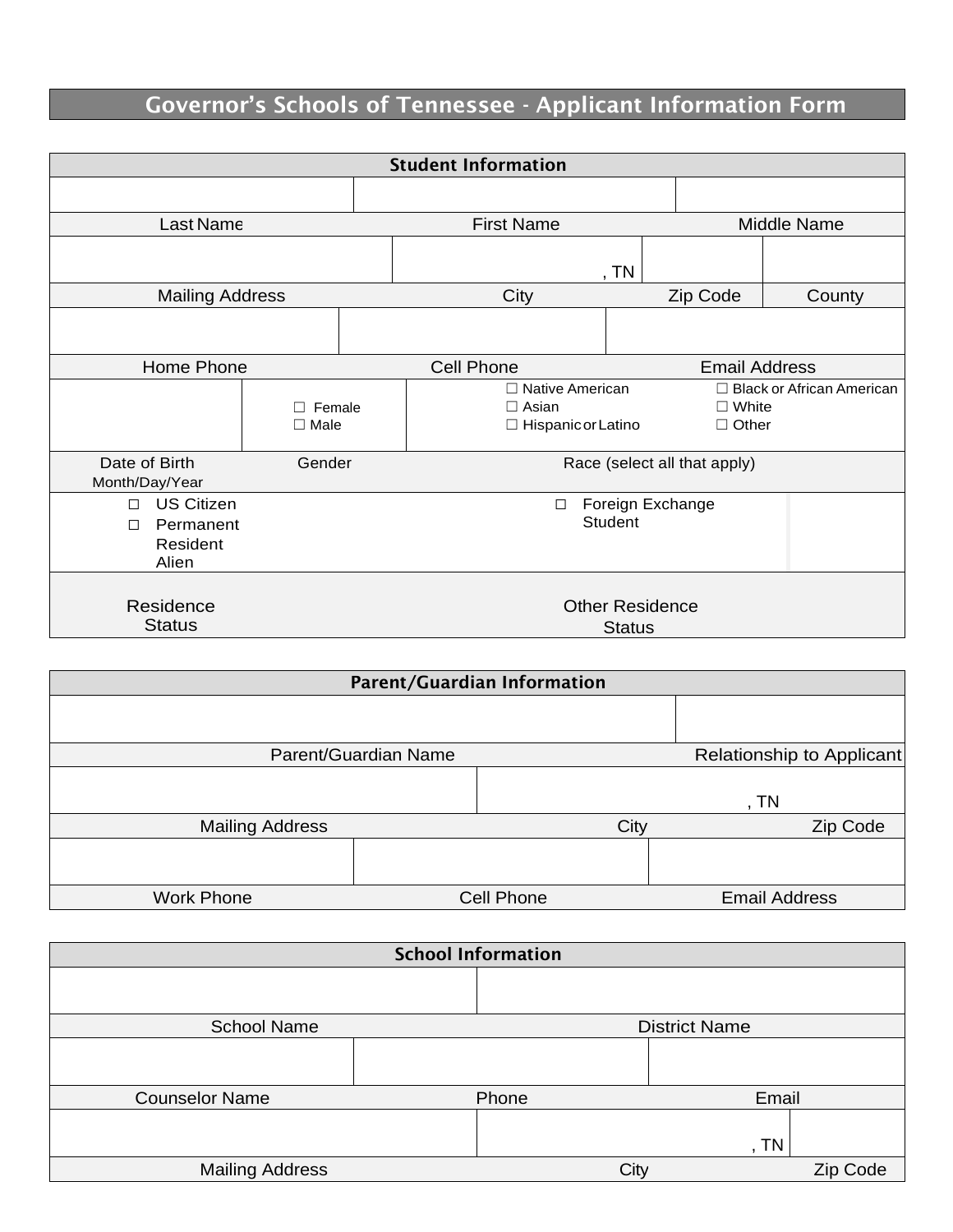# Application Questions

#### Instructions

Questions 1 and 2 must be submitted in the form of video responses. Please post your one-minute response as a public YouTube video, and email both URLs to govschool@tntech.edu. Question 3 should be answered in 100-200 words and typed on a separate sheet of paper.

1. What problem are you most passionate about solving? (One minute. Title video: "Student Name - Passionate")

2. Why do you want to participate in the TN Governor's School for Technological Innovation and Business Leadership?

(One minute. Title video: "Student Name - Why?")

3. If you could hold any position in a company, aside from CEO, what position would that be, and what are your qualifications (Technical skills, leadership skills, or other soft skills)? Your response should be 100-200 words, typed. You may include a resume, which will not be included in your word count.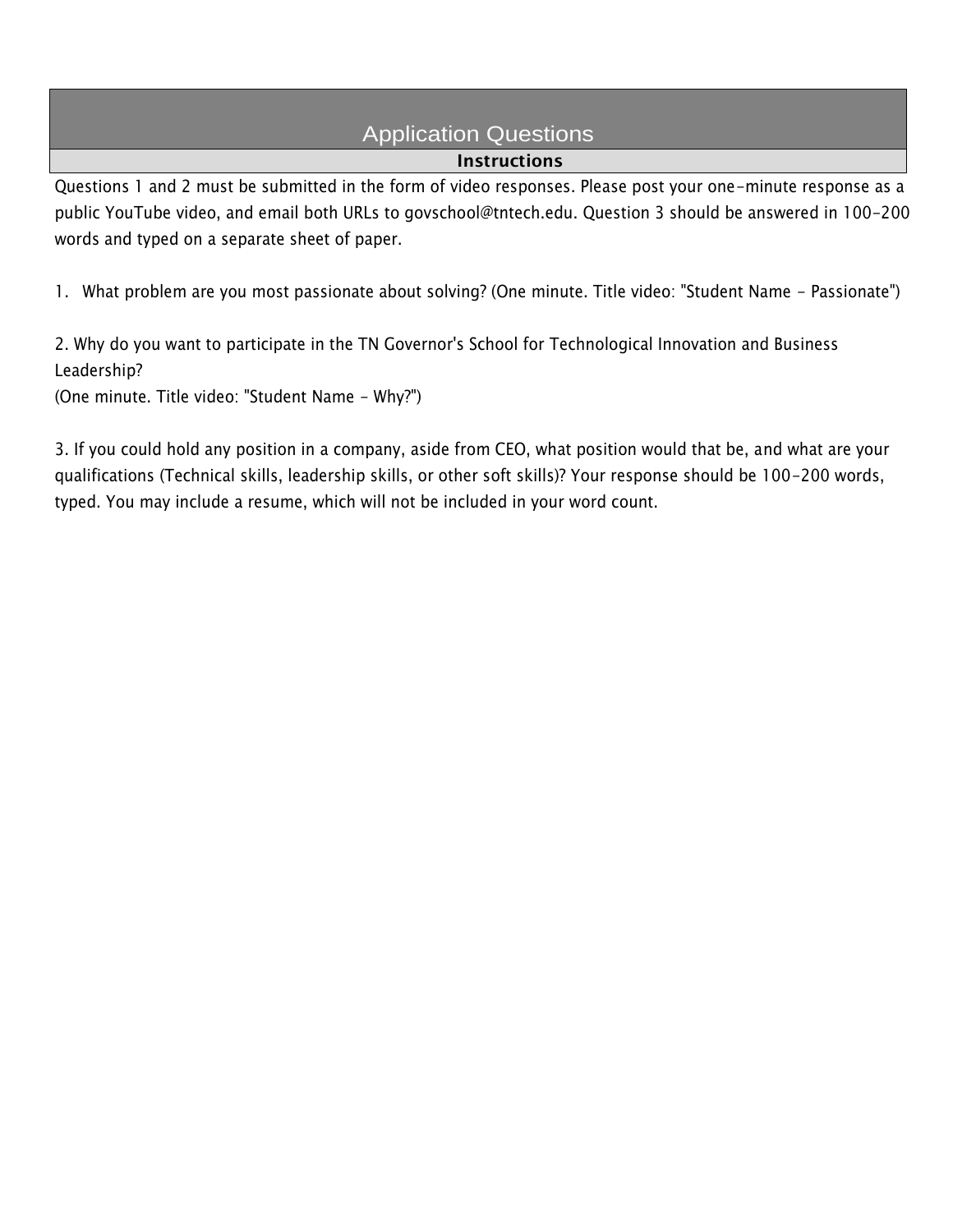|                                                                                                                                                                                                                                                                                                                                                                                                                                             | <b>Governor's Schools of Tennessee - Certification of Application</b>                                                                                                                                                                                                                                                                                                                                                                                                                                                     |
|---------------------------------------------------------------------------------------------------------------------------------------------------------------------------------------------------------------------------------------------------------------------------------------------------------------------------------------------------------------------------------------------------------------------------------------------|---------------------------------------------------------------------------------------------------------------------------------------------------------------------------------------------------------------------------------------------------------------------------------------------------------------------------------------------------------------------------------------------------------------------------------------------------------------------------------------------------------------------------|
|                                                                                                                                                                                                                                                                                                                                                                                                                                             | <b>Preference Indication</b>                                                                                                                                                                                                                                                                                                                                                                                                                                                                                              |
| Any student applying to multiple Governor's Schools                                                                                                                                                                                                                                                                                                                                                                                         | <b>Governor's School</b><br>Ranking                                                                                                                                                                                                                                                                                                                                                                                                                                                                                       |
| must rank the schools in order of preference on this                                                                                                                                                                                                                                                                                                                                                                                        | <b>Agricultural Sciences</b>                                                                                                                                                                                                                                                                                                                                                                                                                                                                                              |
| form only (1=most preferred, etc.). It is not                                                                                                                                                                                                                                                                                                                                                                                               | Arts                                                                                                                                                                                                                                                                                                                                                                                                                                                                                                                      |
| necessary to rank schools to which the student will                                                                                                                                                                                                                                                                                                                                                                                         | <b>Computational Physics</b>                                                                                                                                                                                                                                                                                                                                                                                                                                                                                              |
| not apply.                                                                                                                                                                                                                                                                                                                                                                                                                                  | <b>Emerging Technologies</b>                                                                                                                                                                                                                                                                                                                                                                                                                                                                                              |
|                                                                                                                                                                                                                                                                                                                                                                                                                                             | Humanities                                                                                                                                                                                                                                                                                                                                                                                                                                                                                                                |
|                                                                                                                                                                                                                                                                                                                                                                                                                                             | Technological Innovation, and Business Leadership                                                                                                                                                                                                                                                                                                                                                                                                                                                                         |
|                                                                                                                                                                                                                                                                                                                                                                                                                                             | Integration of Biological & Statistical Sciences                                                                                                                                                                                                                                                                                                                                                                                                                                                                          |
|                                                                                                                                                                                                                                                                                                                                                                                                                                             | <b>International Studies</b>                                                                                                                                                                                                                                                                                                                                                                                                                                                                                              |
|                                                                                                                                                                                                                                                                                                                                                                                                                                             | <b>Prospective Teachers</b>                                                                                                                                                                                                                                                                                                                                                                                                                                                                                               |
|                                                                                                                                                                                                                                                                                                                                                                                                                                             | Sciences and Engineering                                                                                                                                                                                                                                                                                                                                                                                                                                                                                                  |
|                                                                                                                                                                                                                                                                                                                                                                                                                                             | Scientific Exploration of Tennessee Heritage                                                                                                                                                                                                                                                                                                                                                                                                                                                                              |
|                                                                                                                                                                                                                                                                                                                                                                                                                                             | <b>Student Assurances</b>                                                                                                                                                                                                                                                                                                                                                                                                                                                                                                 |
|                                                                                                                                                                                                                                                                                                                                                                                                                                             | I have not previously attended a Tennessee Governor's School, and laffirm, agree, and/or understand that all statements on                                                                                                                                                                                                                                                                                                                                                                                                |
| this form are true and accurate; any misrepresentation or omission of material facts may result in disqualification or<br>termination should I already be enrolled in a Tennessee Governor's School.<br>I certify to the best of my knowledge all of the information provided in this application is correct. I acknowledge that<br>information about me may be used for publicity purposes if I am selected to attend a Governor's School. | By making this application, I and my parent/guardian agree to the release of any necessary school records to the Governor's<br>School and the respective university for the purpose of determining eligibility. I/we understand and agree that such school<br>records will be kept confidential and used only for determining admissibility to the Governor's School. Students who do not<br>agree to the release of such school records for determining admissibility will not be considered for the Governor's Schools. |
| Applicant's Printed Name                                                                                                                                                                                                                                                                                                                                                                                                                    |                                                                                                                                                                                                                                                                                                                                                                                                                                                                                                                           |
| Applicant's Signature                                                                                                                                                                                                                                                                                                                                                                                                                       | Date                                                                                                                                                                                                                                                                                                                                                                                                                                                                                                                      |
|                                                                                                                                                                                                                                                                                                                                                                                                                                             | <b>Parent/Guardian Assurances</b>                                                                                                                                                                                                                                                                                                                                                                                                                                                                                         |
| application.<br>Parent/Guardian's Printed Name                                                                                                                                                                                                                                                                                                                                                                                              | I have carefully reviewed the information on this application and give my permission for my son/daughter to proceed with<br>application procedures. I acknowledge that the Governor's Schools may offer university course credit and grades which will<br>require university enrollment. I authorize the high school and its employees to release any information necessary for this                                                                                                                                      |
| Parent/Guardian's Signature                                                                                                                                                                                                                                                                                                                                                                                                                 | Date                                                                                                                                                                                                                                                                                                                                                                                                                                                                                                                      |
|                                                                                                                                                                                                                                                                                                                                                                                                                                             | <b>School Assurances</b>                                                                                                                                                                                                                                                                                                                                                                                                                                                                                                  |
| courses which may or may not allow the student to earn postsecondary credit and grades.                                                                                                                                                                                                                                                                                                                                                     | I nominate the applicant listed above for the Tennessee Governor's School and certify that the applicant meets the criteria<br>and the prerequisites of the Governor's School to which the application is made. I recommend this student for admission to<br>the Governor's School(s), for admission to the hosting university during summer session 2022, and for enrollment in university                                                                                                                               |
| Nominating Educator Printed Name                                                                                                                                                                                                                                                                                                                                                                                                            |                                                                                                                                                                                                                                                                                                                                                                                                                                                                                                                           |
| Nominating Educator Signature                                                                                                                                                                                                                                                                                                                                                                                                               | Date                                                                                                                                                                                                                                                                                                                                                                                                                                                                                                                      |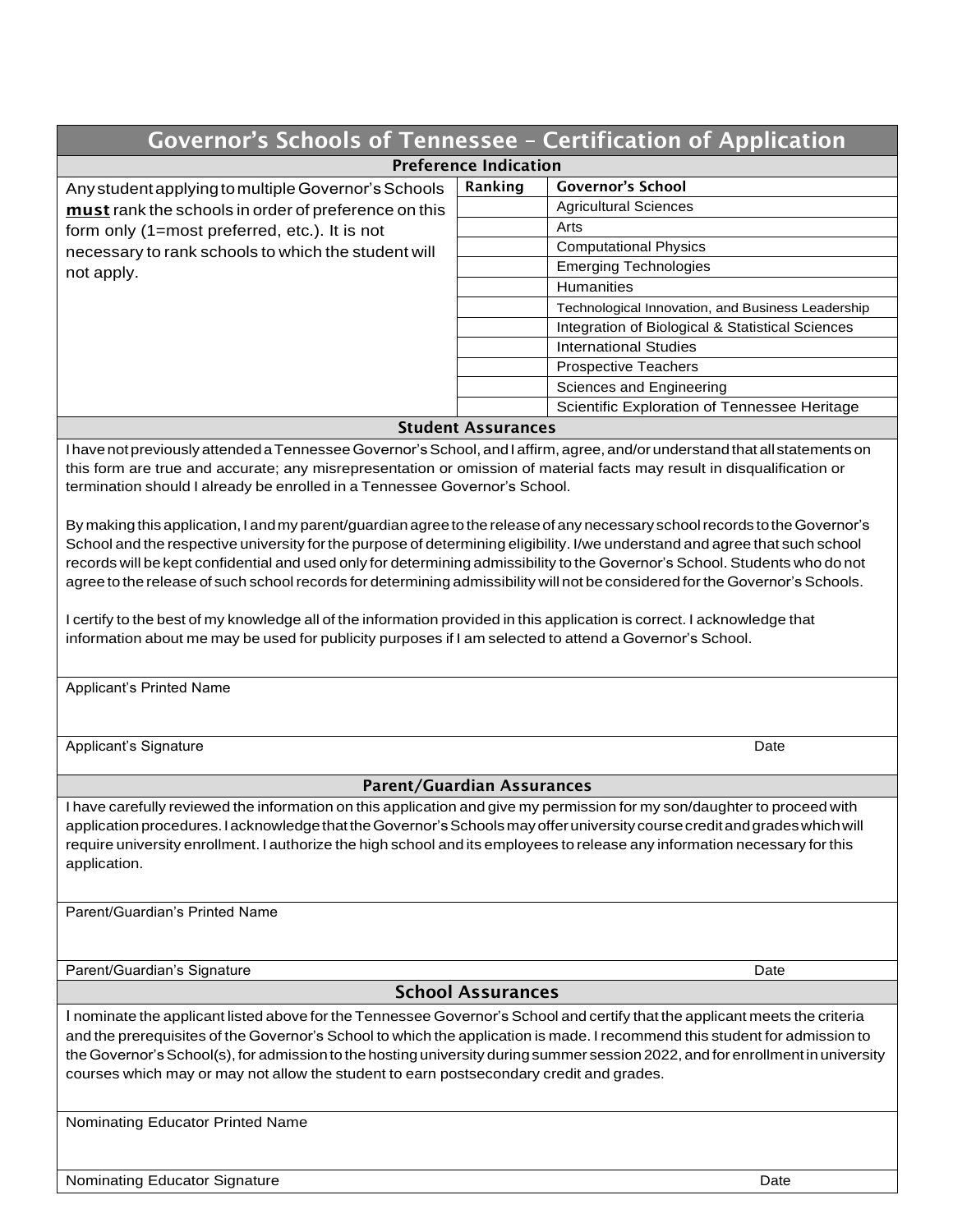## Governor's Schools of Tennessee – Student Achievement Information

#### To the counselor/school administrator: The student listed below is applying for selection to a Tennessee

Governor's School.Acomplete applicationrequires the followinginformationandverificationfromyou.While information pertaining to some of the following items may not be available for all students, please include all available information. Use the latest scores available. If your school does not rank, enter "do not rank" or "none."

| <b>Student Information</b>                    |            |                                                           |                                                                                                             |                        |              |                                                                                                               |
|-----------------------------------------------|------------|-----------------------------------------------------------|-------------------------------------------------------------------------------------------------------------|------------------------|--------------|---------------------------------------------------------------------------------------------------------------|
|                                               |            |                                                           |                                                                                                             |                        |              |                                                                                                               |
|                                               | Last Name  |                                                           |                                                                                                             | <b>First Name</b>      |              | Middle Name                                                                                                   |
| $10^{\text{th}}$ $\Box$ 11 <sup>th</sup><br>П |            |                                                           |                                                                                                             |                        |              |                                                                                                               |
| Current                                       | Class Size | Class Rank                                                |                                                                                                             | "HOPE Scholarship GPA" |              | <b>Cumulative GPA</b>                                                                                         |
| Grade                                         |            |                                                           |                                                                                                             |                        |              |                                                                                                               |
| $\Box$ CTE (specify career cluster)           |            | $\Box$ Science and                                        | Humanities<br>$\mathsf{L}$                                                                                  | Fine Arts<br>П         | $\Box$ AP/IB | $\Box$ Other (specify)                                                                                        |
|                                               |            | Math                                                      |                                                                                                             |                        |              |                                                                                                               |
|                                               |            |                                                           | <b>Elective Focus</b>                                                                                       |                        |              |                                                                                                               |
|                                               |            |                                                           | If the above-referenced student does not meet the prerequisites set forth in the application packet, is not |                        |              |                                                                                                               |
|                                               |            |                                                           |                                                                                                             |                        |              | academically qualified, and/or you would not recommend this student for a Governor's School, then the student |
|                                               |            | is ineligible and an application should not be submitted. |                                                                                                             |                        |              |                                                                                                               |

| <b>Achievement Tests</b>              |                                     |                  |                       |  |  |
|---------------------------------------|-------------------------------------|------------------|-----------------------|--|--|
| Test (list others as appropriate)     | Grade Administered                  | Score            | Percentile Ranking(s) |  |  |
| <b>Current State Achievement Test</b> |                                     |                  |                       |  |  |
|                                       |                                     |                  |                       |  |  |
|                                       |                                     |                  |                       |  |  |
|                                       | <b>Aptitude Tests</b>               |                  |                       |  |  |
| Test                                  | Grade Administered                  | Score            | Percentile Ranking(s) |  |  |
| <b>PLAN Composite</b>                 |                                     |                  |                       |  |  |
| <b>ACT Composite</b>                  |                                     |                  |                       |  |  |
| <b>PSAT Critical Reading</b>          |                                     |                  |                       |  |  |
| <b>PSAT Writing</b>                   |                                     |                  |                       |  |  |
| <b>SAT Verbal</b>                     |                                     |                  |                       |  |  |
| <b>SAT Math</b>                       |                                     |                  |                       |  |  |
| <b>SAT Writing</b>                    |                                     |                  |                       |  |  |
| SAT II - specify test(s)              |                                     |                  |                       |  |  |
|                                       |                                     |                  |                       |  |  |
|                                       |                                     |                  |                       |  |  |
|                                       | Any Additional Relevant Test Scores |                  |                       |  |  |
| Name of Test                          | <b>Grade Administered</b>           | Total Score /    | Percentile Ranking(s) |  |  |
|                                       |                                     | <b>Subscores</b> |                       |  |  |
| <b>ACT Math Composite</b>             |                                     |                  |                       |  |  |
| <b>ACT Science Composite</b>          |                                     |                  |                       |  |  |
|                                       |                                     |                  |                       |  |  |

| <b>Attendance and Discipline</b>                                 |         |                   |
|------------------------------------------------------------------|---------|-------------------|
|                                                                  | 2020-21 | 2021-22 (to date) |
| Number of days absent                                            |         |                   |
| Number of disciplinary referrals                                 |         |                   |
| (please explain or attach disciplinary record on separate sheet) |         |                   |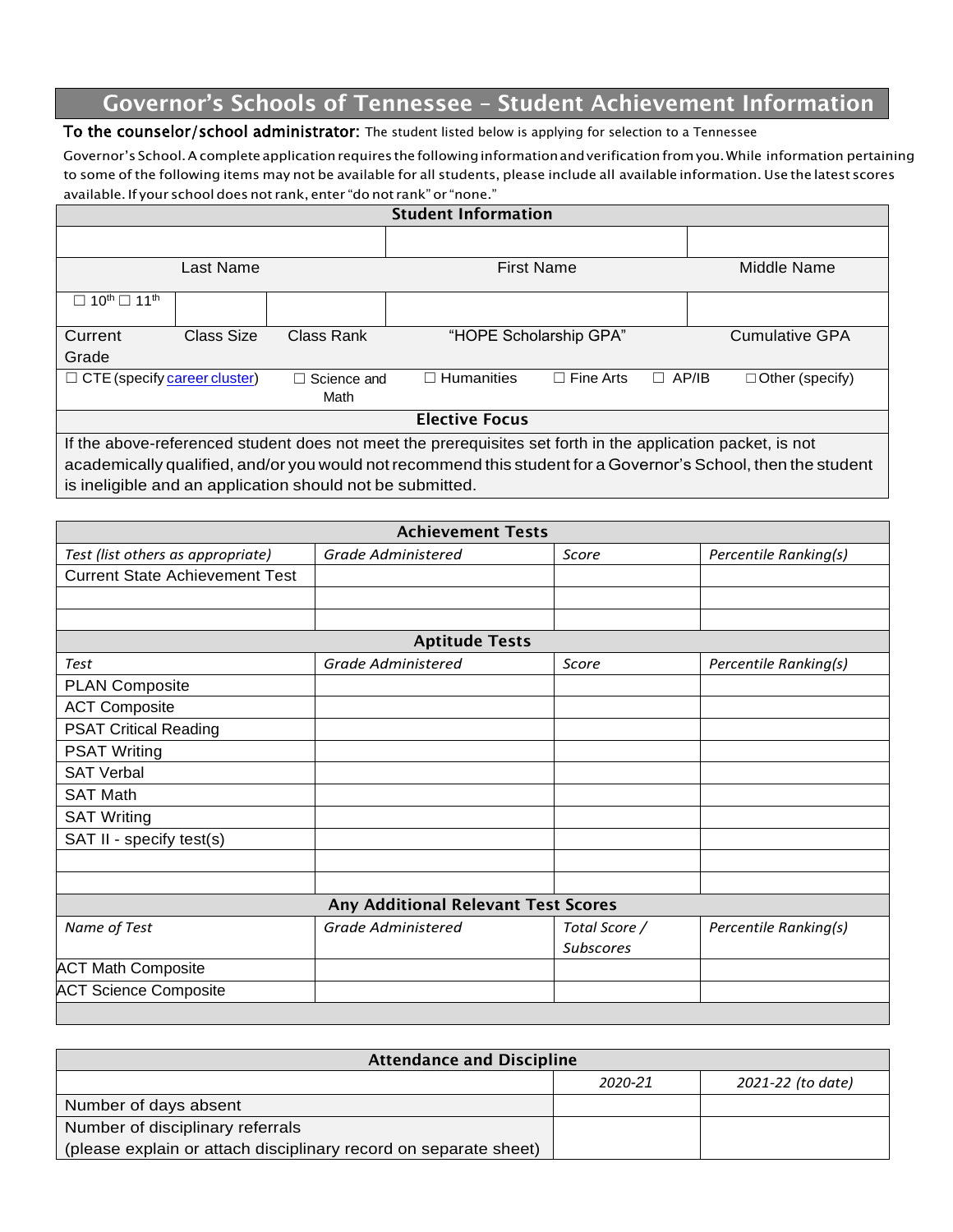| <b>Counselor/Administrator Verification</b>                                                                                                                                                                                       |                             |
|-----------------------------------------------------------------------------------------------------------------------------------------------------------------------------------------------------------------------------------|-----------------------------|
| 1. Please provide narrative comments about this student to help with our evaluation. Narrative comments<br>are extremely helpful to the selection committees during the evaluation process. Use a separate sheet if<br>necessary. |                             |
|                                                                                                                                                                                                                                   |                             |
|                                                                                                                                                                                                                                   |                             |
|                                                                                                                                                                                                                                   |                             |
|                                                                                                                                                                                                                                   |                             |
|                                                                                                                                                                                                                                   |                             |
| 2. Have you reviewed the student's academic records?                                                                                                                                                                              | $\Box$ Yes                  |
|                                                                                                                                                                                                                                   | $\Box$ No                   |
| 3. Does the student meet the prerequisites of the Governor's School(s) to                                                                                                                                                         | $\Box$ Yes                  |
| which this application is made?                                                                                                                                                                                                   | $\Box$ No                   |
| 4. In your opinion, how academically qualified is the student for the                                                                                                                                                             | □ Highly Qualified          |
| Governor's School experience?                                                                                                                                                                                                     | $\Box$ Qualified            |
|                                                                                                                                                                                                                                   | $\Box$ Marginally Qualified |
|                                                                                                                                                                                                                                   | $\Box$ Not Qualified        |

I certify to the best of my knowledge the above results are accurately reported.

Counselor/administrator's Printed Name

Counselor/administrator's Signature Date Date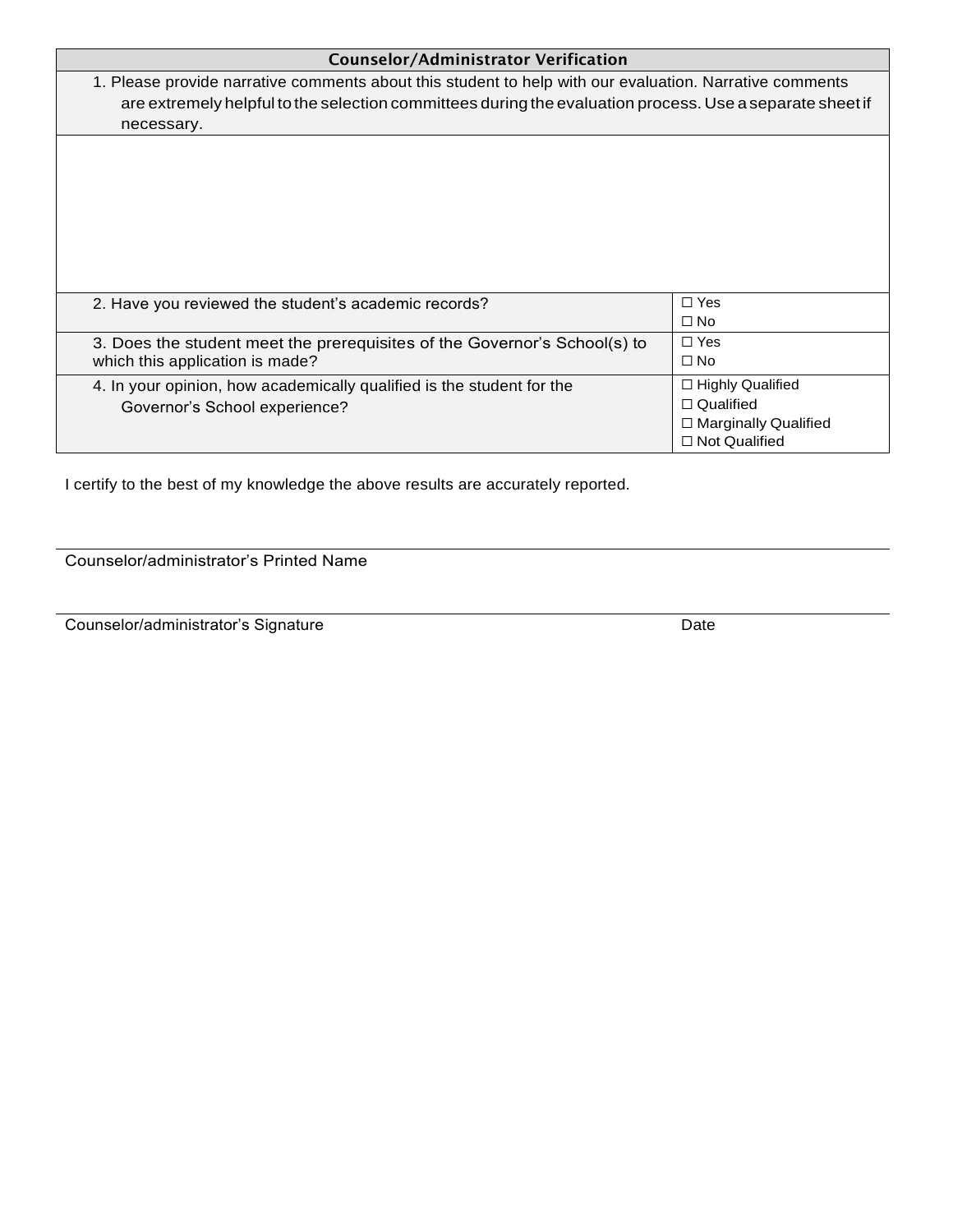|                                                             | Governor's Schools of Tennessee - Teacher Recommendation Guide                    |                                      |
|-------------------------------------------------------------|-----------------------------------------------------------------------------------|--------------------------------------|
|                                                             | The two confidential Teacher Recommendation forms should be completed as follows: |                                      |
| <b>Governor's School</b>                                    | <b>Teacher Recommendation 1</b>                                                   | <b>Teacher Recommendation 2</b>      |
| <b>Agricultural Sciences</b>                                | Applicant's choosing                                                              | Applicant's choosing                 |
| Arts                                                        | Arts area teacher                                                                 | Applicant's choosing                 |
| <b>Computational Physics</b>                                | Science teacher                                                                   | Math teacher                         |
| <b>Emerging Technologies</b>                                | Science teacher                                                                   | Math teacher                         |
| Engineering                                                 | Science teacher                                                                   | Math teacher                         |
| <b>Humanities</b>                                           | English teacher                                                                   | Applicant's choosing, preferably     |
|                                                             |                                                                                   | in humanities discipline             |
| Technological Inntovation and<br><b>Business Leadership</b> | Technology or business teacher                                                    | Applicant's choosing                 |
| Integration of Biological & Statistical                     | Science teacher                                                                   | Math teacher                         |
| <b>Sciences</b>                                             |                                                                                   |                                      |
| <b>International Studies</b>                                | Foreign language teacher, if                                                      | Social studies teacher, if available |
|                                                             | available                                                                         |                                      |
| <b>Prospective Teachers</b>                                 | English teacher                                                                   | Applicant's choosing                 |
| Sciences & Engineering                                      | Science teacher                                                                   | Math teacher                         |
| Scientific Exploration of Tennessee                         | Social studies or science teacher                                                 | Humanities or arts teacher           |
| Heritage                                                    |                                                                                   |                                      |

| Please list the two teachers from whom the applicant is requesting confidential teacher<br><b>Recommendations from.</b> |      |                |  |
|-------------------------------------------------------------------------------------------------------------------------|------|----------------|--|
|                                                                                                                         | Name | <b>Subject</b> |  |
| Teacher 1                                                                                                               |      |                |  |
| Teacher 2                                                                                                               |      |                |  |
|                                                                                                                         |      |                |  |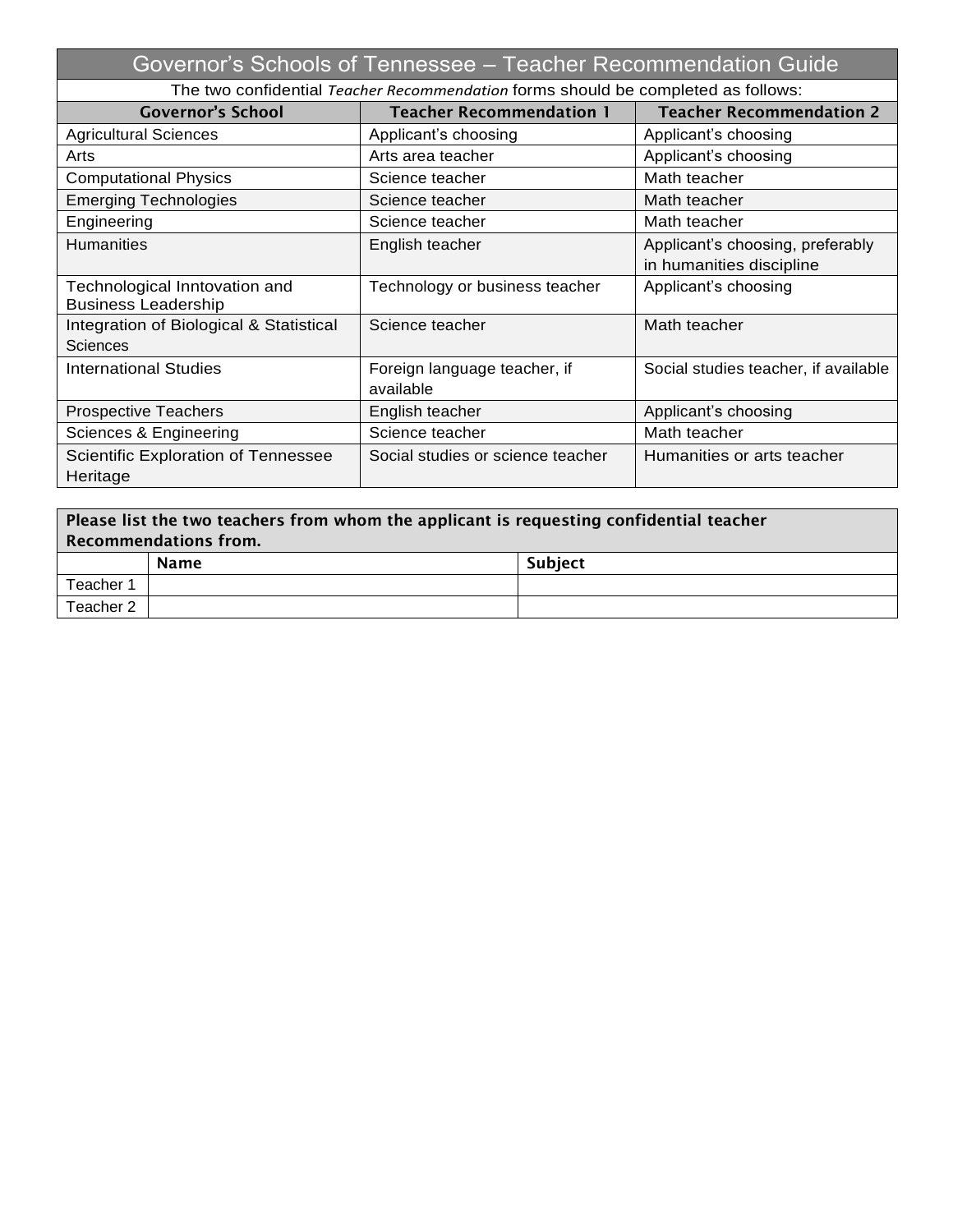| Governor's Schools of Tennessee - Confidential Teacher Recommendation |                   |                                           |
|-----------------------------------------------------------------------|-------------------|-------------------------------------------|
| <b>Student Information</b>                                            |                   |                                           |
|                                                                       |                   |                                           |
| Last Name                                                             | <b>First Name</b> | Middle Name                               |
|                                                                       |                   |                                           |
| Educator nominating applicant:                                        |                   | Deadline to return teacher recommendation |

| To the teacher: The above-referenced student is applying to attend one of the Tennessee Governor's Schools, an    |                                                                                                            |                                                                                                                |  |
|-------------------------------------------------------------------------------------------------------------------|------------------------------------------------------------------------------------------------------------|----------------------------------------------------------------------------------------------------------------|--|
| intensive residency or virtual program for mature, gifted, and talented students. This applicant has designated   |                                                                                                            |                                                                                                                |  |
|                                                                                                                   |                                                                                                            | you as one of his or her teachers of reference. This recommendation form is a critically important part of the |  |
| student's application and will have a significant role in the selection process. Please provide us with a candid, |                                                                                                            |                                                                                                                |  |
|                                                                                                                   | frank, and complete assessment of this student's maturity, attitude, work commitment, and creativity. This |                                                                                                                |  |
| form will not become a part of the student's regular school records; it will be used solely by officials of the   |                                                                                                            |                                                                                                                |  |
| Governor's School to aid them in the selection process. The contents of this form will not be disclosed to the    |                                                                                                            |                                                                                                                |  |
| applicant or his/her parents/guardians. The Governor's School officials greatly appreciate your help in this      |                                                                                                            |                                                                                                                |  |
| selection process.                                                                                                |                                                                                                            |                                                                                                                |  |
| Please return this completed form to the applicant's nominator by the date listed above.                          |                                                                                                            |                                                                                                                |  |
|                                                                                                                   | 1. How long have you known and worked with this applicant?                                                 |                                                                                                                |  |
|                                                                                                                   |                                                                                                            |                                                                                                                |  |
|                                                                                                                   |                                                                                                            |                                                                                                                |  |
|                                                                                                                   | 2. In what situations have you served as this applicant's teacher?                                         |                                                                                                                |  |
|                                                                                                                   |                                                                                                            |                                                                                                                |  |
|                                                                                                                   |                                                                                                            | 3. Please evaluate this applicant in the areas below, comparing him or her with similar outstanding students   |  |
| you have had in the past:                                                                                         |                                                                                                            |                                                                                                                |  |
| Ability to learn                                                                                                  | Attitude toward work                                                                                       | Dependability/consistency                                                                                      |  |
| $\Box$ Learns very quickly                                                                                        | Outstanding                                                                                                | $\Box$ Always dependable                                                                                       |  |
| $\Box$ Learns readily                                                                                             | $\Box$ Above Average                                                                                       | $\Box$ Above average                                                                                           |  |

| ================<br>$\Box$ Average<br>$\Box$ Must work hard to learn<br>$\Box$ Does not learn easily | 1.00010111010190<br>$\Box$ Average<br>Can be indifferent<br>$\Box$ Lacks commitment | $-$ , we relate that $-$<br>$\Box$ Average<br>$\Box$ Occasionally unreliable<br>$\Box$ Usually unreliable |
|------------------------------------------------------------------------------------------------------|-------------------------------------------------------------------------------------|-----------------------------------------------------------------------------------------------------------|
| <i>Initiative</i>                                                                                    | Judgment                                                                            | Maturity                                                                                                  |
| $\Box$ Self-directed/motivated                                                                       | $\Box$ Exceptionally good                                                           | $\Box$ Extremely mature                                                                                   |
| $\Box$ Usually independent                                                                           | $\Box$ Above average                                                                | $\Box$ Above average                                                                                      |
| $\Box$ Completes work assigned                                                                       | $\Box$ Average for a teenager                                                       | $\Box$ Average teenager                                                                                   |
| $\Box$ Needs some prodding                                                                           | $\Box$ Occasional poor judgments                                                    | $\Box$ Somewhat mature                                                                                    |
| $\Box$ Very hesitant                                                                                 | $\Box$ Frequent poor judgments                                                      | $\Box$ Very immature                                                                                      |
| <b>Relations with others</b>                                                                         | Quality of work                                                                     | Quantity of work                                                                                          |
| $\Box$ Exceptionally good                                                                            | $\Box$ Excellent                                                                    | $\Box$ Unusually high output                                                                              |
| $\Box$ Above average                                                                                 | $\Box$ Very good                                                                    | $\Box$ Above average                                                                                      |
| $\Box$ Average                                                                                       | $\Box$ Average                                                                      | $\Box$ Average output                                                                                     |
| $\Box$ Occasional conflicts                                                                          | $\Box$ Below average                                                                | $\Box$ Not a great producer                                                                               |
| $\Box$ Many conflicts                                                                                | $\Box$ Very poor                                                                    | $\Box$ Low output, slow                                                                                   |
| 4. How would you describe the applicant's punctuality?                                               |                                                                                     |                                                                                                           |
| $\Box$ High $\Box$ Average $\Box$ Low                                                                |                                                                                     |                                                                                                           |
|                                                                                                      |                                                                                     |                                                                                                           |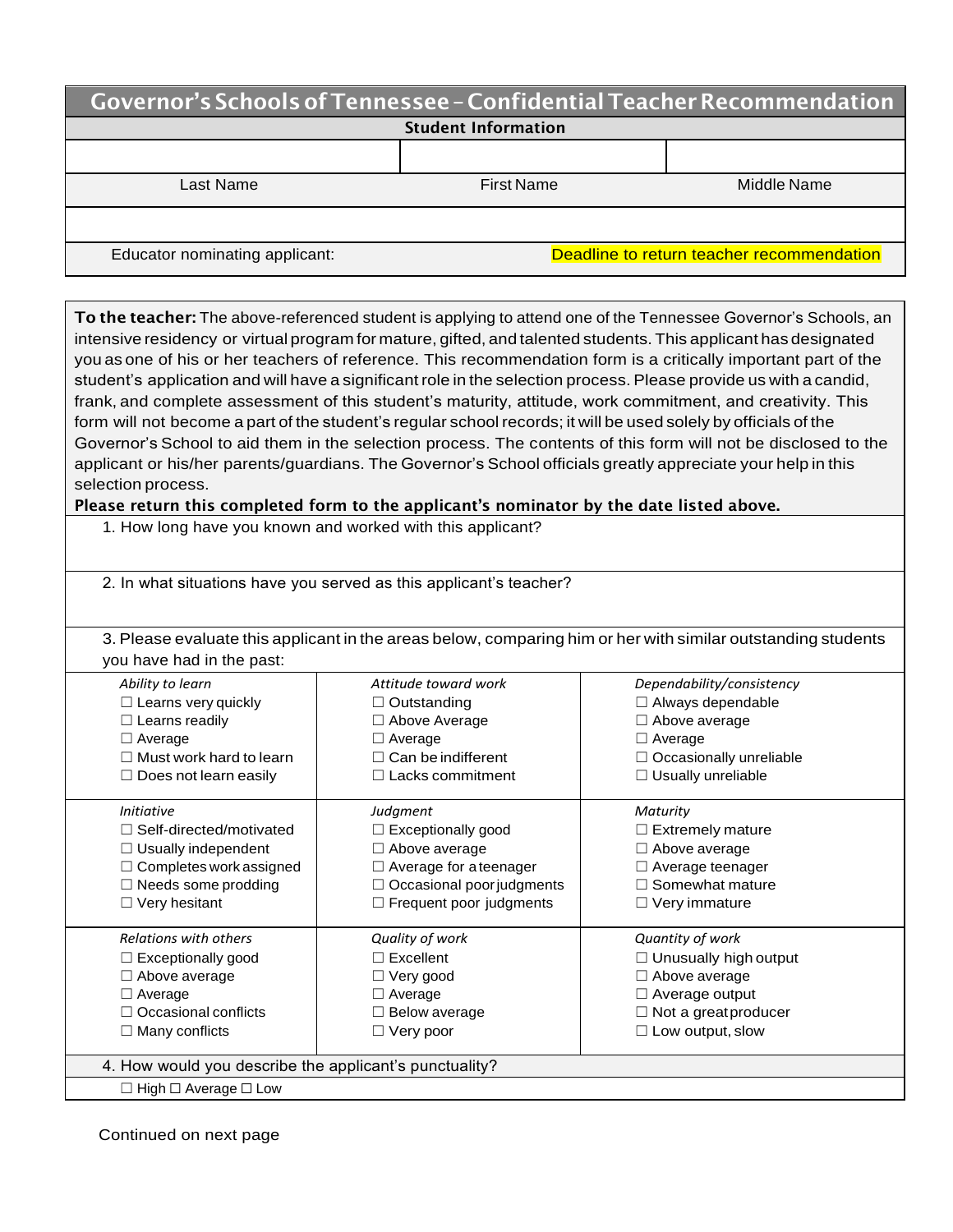| Governor's Schools of Tennessee - Confidential Teacher Recommendation<br>(cont'd)                                                                                                                                                                                                                                                                                                                                                                                                                                        |
|--------------------------------------------------------------------------------------------------------------------------------------------------------------------------------------------------------------------------------------------------------------------------------------------------------------------------------------------------------------------------------------------------------------------------------------------------------------------------------------------------------------------------|
| 5. What is your best judgment about this applicant's emotional maturity and stability to deal with an<br>intensive residency program in which he/she will meet new people, face new situations, and encounter<br>new challenges during the weeks of the program? Could this student adapt to a virtual program?                                                                                                                                                                                                          |
| $\Box$ This applicant will adapt readily to the changes and challenges and will be a successful participant.<br>$\Box$ This applicant should be able to adapt to the changes and challenges with minimal adjustment.<br>$\Box$ This applicant should succeed but will have some difficulty dealing with the stress.<br>$\Box$ This applicant may have some difficulty dealing with the stress and may not be successful.<br>$\Box$ This applicant will have great difficulty dealing with new situations and challenges. |
| 6. This applicant's outstanding personal qualities are:                                                                                                                                                                                                                                                                                                                                                                                                                                                                  |
|                                                                                                                                                                                                                                                                                                                                                                                                                                                                                                                          |
| 7. The personal qualities this applicant should strive most to improve are:                                                                                                                                                                                                                                                                                                                                                                                                                                              |
|                                                                                                                                                                                                                                                                                                                                                                                                                                                                                                                          |
| 8. Please indicate your overall judgment about this applicant:                                                                                                                                                                                                                                                                                                                                                                                                                                                           |
| $\Box$ Very highly recommended, an outstanding student who will do well in the school.<br>□ Highly recommended, a very good student who will be successful in the school.<br>$\Box$ Recommended, a good student who will participate effectively in the school.<br>□ Recommended with reservations, a good student but he/she may present some problems.<br>$\Box$ I do not recommend this student.                                                                                                                      |
| 9. Summary Comments: We must select a relatively small number of students from a large pool of<br>exceptional applicants. Please tell us something about this student that is not reflected in any of the above<br>ratings which will help us make a decision. What makes this applicant truly exceptional? Summary<br>comments are extremely important to the selection committees, and reference letters are acceptable. If<br>you need more space, you may attach another sheet.                                      |
|                                                                                                                                                                                                                                                                                                                                                                                                                                                                                                                          |

Name

Signature Date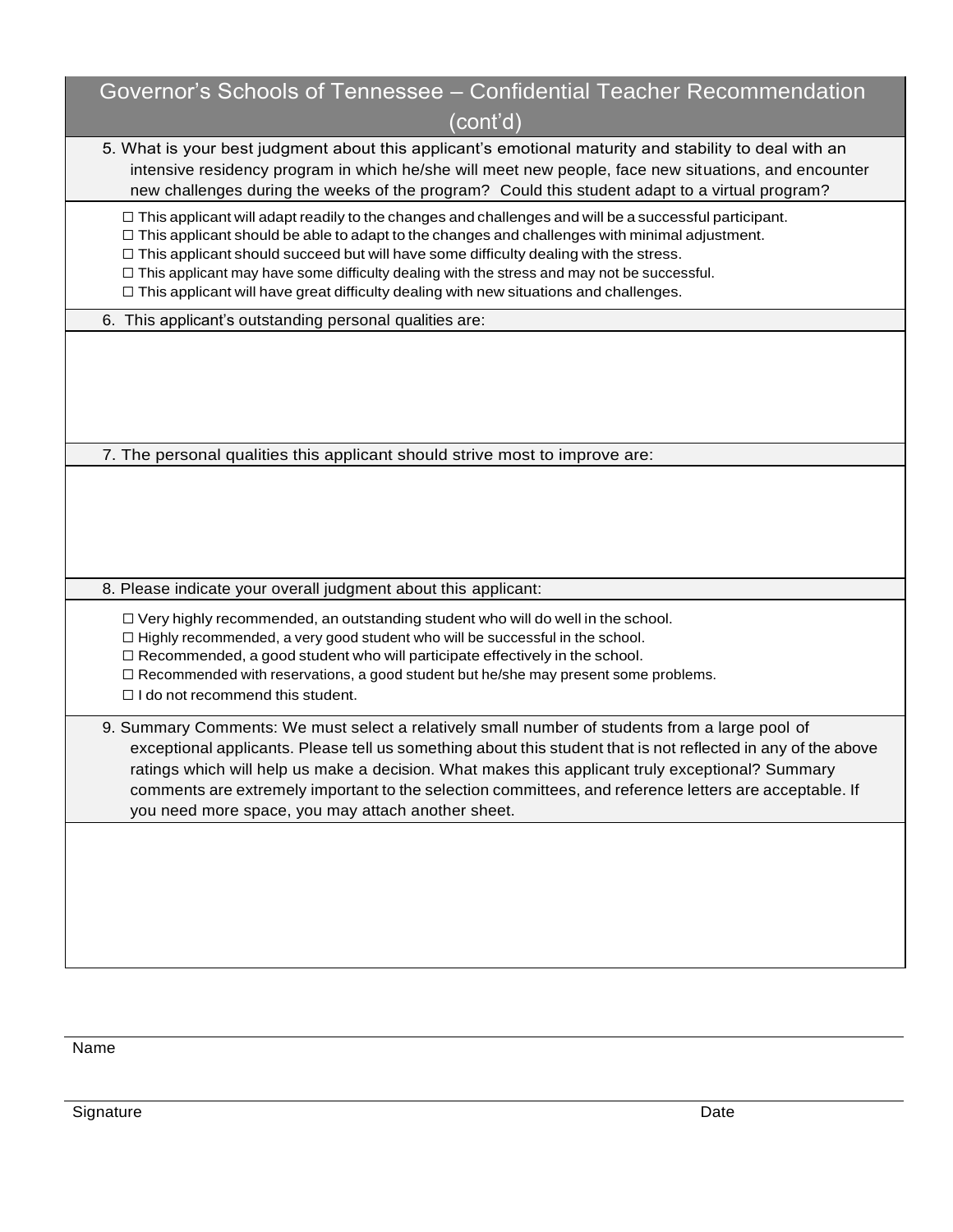| Governor's Schools of Tennessee - Confidential Teacher Recommendation |                                                                      |             |
|-----------------------------------------------------------------------|----------------------------------------------------------------------|-------------|
| <b>Student Information</b>                                            |                                                                      |             |
|                                                                       |                                                                      |             |
| Last Name                                                             | <b>First Name</b>                                                    | Middle Name |
|                                                                       |                                                                      |             |
| Educator nominating applicant:                                        | Deadline to return teacher recommendation:<br><b>January 15 2022</b> |             |
|                                                                       |                                                                      |             |

To the teacher: The above-referenced student is applying to attend one of the Tennessee Governor's Schools, an intensive residency program for mature, gifted, and talented students. This applicant has designated you as one of his or her teachers of reference. This recommendation form is a critically important part of the student's application and will have a significant role in the selection process. Please provide us with a candid, frank, and complete assessment of this student's maturity, attitude, work commitment, and creativity. This form will not become a part of the student's regular school records; it will be used solely by officials of the Governor's School to aid them in the selection process. The contents of this form will not be disclosed to the applicant or his/her parents/guardians. The Governor's School officials greatly appreciate your help in this selection process. Please return this completed form to the applicant's nominator by the date listed above.

1. How long have you known and worked with this applicant?

2. In what situations have you served as this applicant's teacher?

3. Please evaluate this applicant in the areas below, comparing him or her with similar outstanding students you have had in the past:

| Ability to learn                                       | Attitude toward work           | Dependability/consistency      |
|--------------------------------------------------------|--------------------------------|--------------------------------|
|                                                        |                                |                                |
| $\Box$ Learns very quickly                             | $\Box$ Outstanding             | $\Box$ Always dependable       |
| $\Box$ Learns readily                                  | $\Box$ Above Average           | $\Box$ Above average           |
| $\Box$ Average                                         | $\Box$ Average                 | $\Box$ Average                 |
| $\Box$ Must work hard to learn                         | $\Box$ Can be indifferent      | $\Box$ Occasionally unreliable |
| $\Box$ Does not learn easily                           | $\Box$ Lacks commitment        | $\Box$ Usually unreliable      |
| <i>Initiative</i>                                      | Judgment                       | Maturity                       |
| $\Box$ Self-directed/motivated                         | $\Box$ Exceptionally good      | $\Box$ Extremely mature        |
| $\Box$ Usually independent                             | □ Above average                | □ Above average                |
| □ Completes work assigned                              | $\Box$ Average for a teenager  | $\Box$ Average teenager        |
| $\Box$ Needs some prodding                             | □ Occasional poor judgments    | $\Box$ Somewhat mature         |
| $\Box$ Very hesitant                                   | $\Box$ Frequent poor judgments | $\Box$ Very immature           |
| <b>Relations with others</b>                           | Quality of work                | Quantity of work               |
| $\Box$ Exceptionally good                              | $\Box$ Excellent               | $\Box$ Unusually high output   |
| $\Box$ Above average                                   | $\Box$ Very good               | $\Box$ Above average           |
| $\Box$ Average                                         | $\Box$ Average                 | $\Box$ Average output          |
| $\Box$ Occasional conflicts                            | $\Box$ Below average           | $\Box$ Not a greatproducer     |
| $\Box$ Many conflicts                                  | $\Box$ Very poor               | $\Box$ Low output, slow        |
| 4. How would you describe the applicant's punctuality? |                                |                                |
| $\Box$ High $\Box$ Average $\Box$ Low                  |                                |                                |

Continued on next page